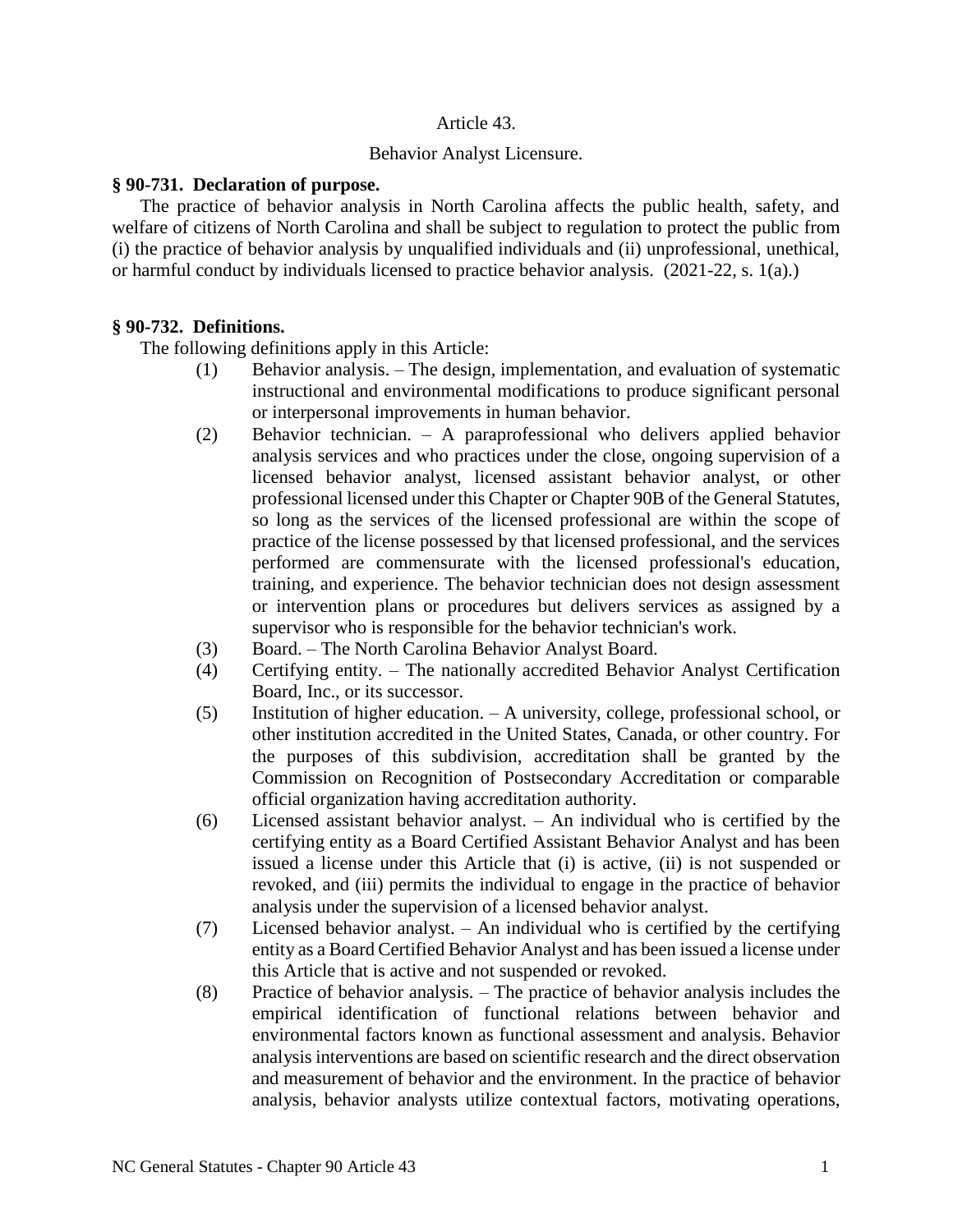antecedent stimuli, positive reinforcement, and other consequences to help people develop new behaviors, increase or decrease existing behaviors, and emit behaviors under specific environmental conditions. The practice of behavior analysis expressly excludes psychological testing, cognitive therapy, sex therapy, psychoanalysis, hypnotherapy, and long-term counseling as treatment modalities.  $(2021-22, s. 1(a))$ 

## **§ 90-733. North Carolina Behavior Analysis Board.**

(a) Establishment. – The North Carolina Behavior Analysis Board is created. The Board shall consist of five members who shall serve staggered terms. The initial Board shall be selected as follows:

- (1) The General Assembly, upon the recommendation of the Speaker of the House of Representatives, shall appoint one behavior analyst, who is certified by the certifying entity as a Board Certified Behavior Analyst, to serve a three-year term.
- (2) The General Assembly, upon the recommendation of the President Pro Tempore of the Senate, shall appoint one behavior analyst, who is certified by the certifying entity as a Board Certified Behavior Analyst, to serve a three-year term.
- (3) The Governor shall appoint the following three members:
	- a. One behavior analyst, who is certified by the certifying entity as a Board Certified Behavior Analyst, to serve a three-year term.
	- b. One assistant behavior analyst, who is certified by the certifying entity as a Board Certified Assistant Behavior Analyst, to serve a two-year term.
	- c. One public member to serve a one-year term.

Upon the expiration of the terms of the initial Board members, each member shall be appointed by the appointing authorities designated in subdivisions (1) through (3) of this subsection for a three-year term and shall serve until a successor is appointed and qualified. All members appointed to the Board, except for the public member appointed by the Governor under subdivision (3) of this subsection, shall be required to be licensed under this Article and shall seek licensure in this State as soon as the first application period begins. No member may serve more than two consecutive full terms.

(b) Vacancies. – If a member of the Board cannot complete a term of office, the vacancy shall be filled in the same manner as the original appointment for the remainder of the unexpired term. No Board member shall participate in any matter before the Board in which the member has a pecuniary interest or similar conflict of interest.

- (c) Qualifications of Board Members; Removal of Board Members.
	- (1) Each licensed behavior analyst or licensed assistant behavior analyst member of the Board shall have all the following qualifications:
		- a. Shall be a resident of this State and a citizen of the United States.
		- b. Shall be free of conflict of interest or the appearance of a conflict of interest in performing the duties of the Board.
	- (2) Each public member of the Board shall have all of the following qualifications:
		- a. Shall be a resident of this State and a citizen of the United States.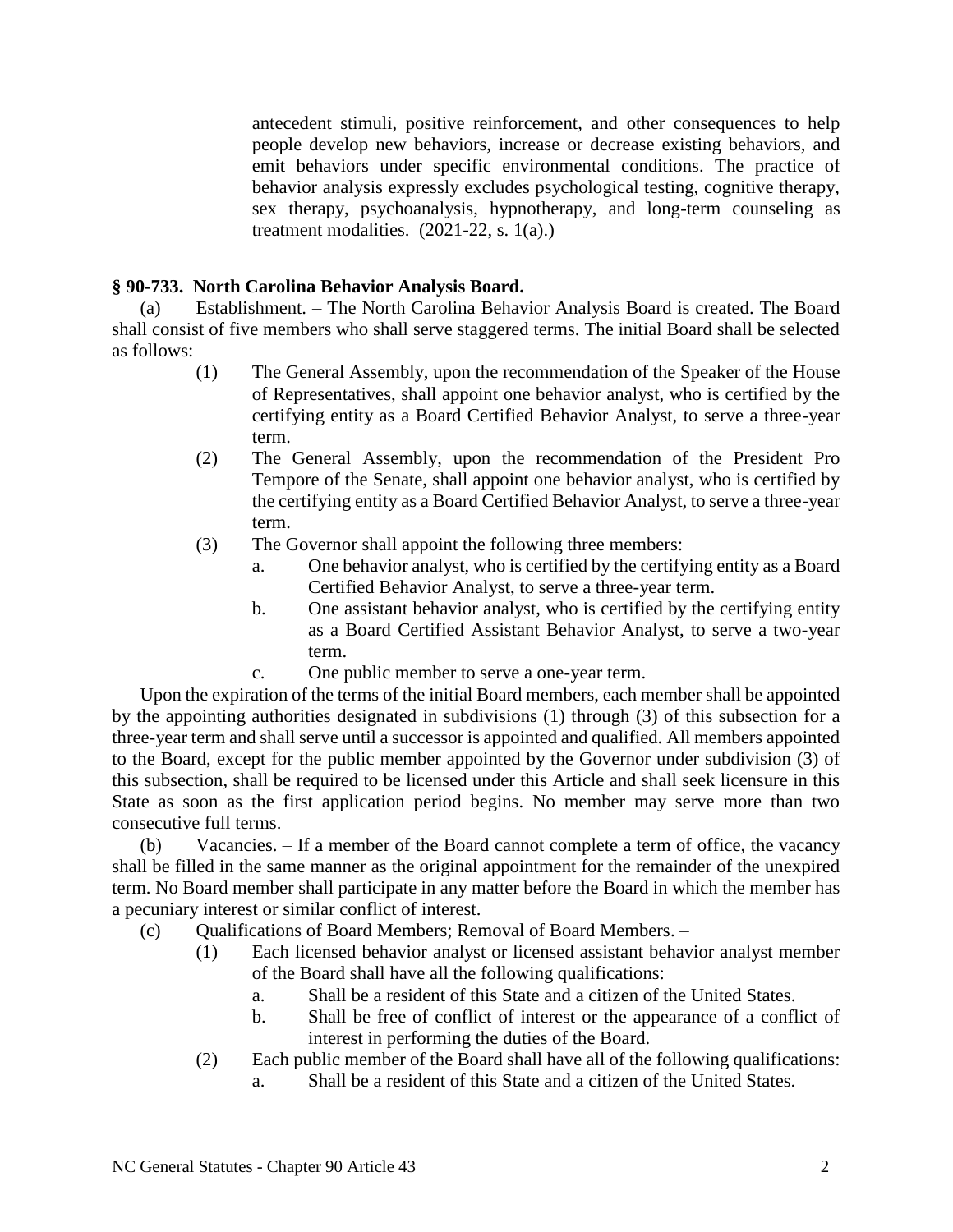- b. Shall be free of conflict of interest or the appearance of a conflict of interest in performing the duties of the Board.
- c. Shall not be a licensed behavior analyst or licensed assistant behavior analyst, an applicant or former applicant for licensure as a behavior analyst or assistant behavior analyst, or a member of a household that includes a licensed behavior analyst or licensed assistant behavior analyst.
- (3) A Board member shall be automatically removed from the Board for any of the following:
	- a. Ceases to meet the qualifications specified in this subsection.
	- b. Fails to attend three successive Board meetings without just cause as determined by the remainder of the Board.
	- c. Is found by the remainder of the Board to be in violation of the provisions of this Article or to have engaged in immoral, dishonorable, unprofessional, or unethical conduct, and the conduct is deemed to compromise the integrity of the Board.
	- d. Is found guilty of a felony or an unlawful act involving moral turpitude by a court of competent jurisdiction or is found to have entered a plea of nolo contendere to a felony or an unlawful act involving moral turpitude.
	- e. Is found guilty of malfeasance, misfeasance, or nonfeasance regarding Board duties by a court of competent jurisdiction.
	- f. Is incapacitated and without reasonable likelihood of resuming Board duties, as determined by the Board.

(d) Meetings. – The Board shall elect annually a chair and other officers as it deems necessary to carry out the purposes of this Article. The Board may hold additional meetings upon the call of the chair or any two board members. A majority of the Board shall constitute a quorum.

(e) Compensation of Members; Expenses; Employees. – Members of the Board shall receive no compensation for their services but shall receive per diem and necessary travel and subsistence expenses as provided in G.S. 138-5 and G.S. 138-6. The Board may employ necessary personnel for the performance of its functions and fix the compensation. The Board shall not employ any of its members to perform inspectional or similar ministerial tasks for the Board. In no event shall the State of North Carolina be liable for expenses incurred by the Board in excess of the income derived from this Article. (2021-22, s. 1(a).)

# **§ 90-734. Powers and duties of Board.**

- (a) The Board shall have the following powers and duties:
	- (1) Administer, coordinate, and enforce the provisions of this Article.
	- (2) Adopt, amend, or repeal rules to administer and enforce this Article.
	- (3) Establish and determine qualification and fitness of applicants for licensure under this Article.
	- (4) Issue, renew, deny, suspend, revoke, or refuse to issue or renew any license under this Article.
	- (5) Establish fees for applications, initial and renewal licenses, and other services provided by the Board.
	- (6) Discipline individuals licensed under this Article.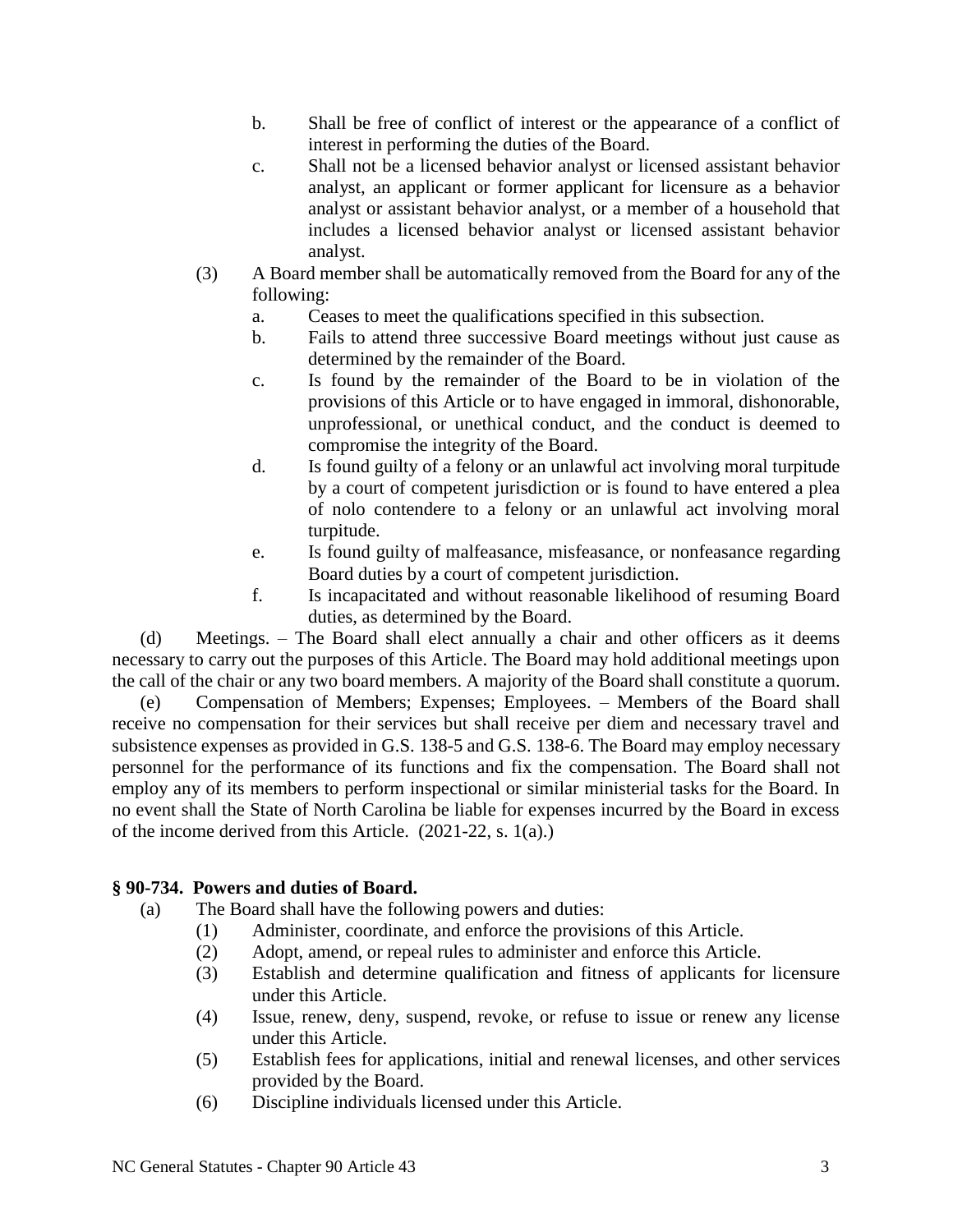(b) The Board may empower any member to conduct any proceeding or investigation necessary to its purposes and may empower its agent or counsel to conduct any investigation necessary to its purposes, but any final action requires a quorum of the Board. The Board shall adopt an official seal, which shall be affixed to all licenses issued by it. (2021-22, s. 1(a).)

## **§ 90-735. Annual report.**

On June 30 of each year, the Board shall submit a report to the Governor of the Board's activities since the preceding July 1, including (i) the names of all licensed behavior analysts and licensed assistant behavior analysts to whom licenses have been granted under this Article, (ii) any cases heard and decisions rendered in matters before the Board, (iii) the recommendations of the Board as to future actions and policies, and (iv) a financial report. Each member of the Board shall review and sign the report before its submission to the Governor. Any Board member shall have the right to record a dissenting view.  $(2021-22, s. 1(a))$ 

## **§ 90-736. License application.**

(a) Each individual desiring to obtain a license under this Article shall apply to the Board in accordance with the procedure and rules prescribed by the Board. Each applicant shall furnish evidence satisfactory to the Board that the applicant meets all of the following criteria:

- (1) The individual is of good moral character and conducts all professional activities in accordance with accepted professional and ethical standards.
- (2) The individual has not engaged in any practice at any time that would be a ground for denial, revocation, or suspension of a license under G.S. 90-742.
- (3) The individual has submitted the required criminal history record, as required by G.S. 90-744.
- (4) The individual is qualified for licensure under the requirements of this Article.

(b) A license obtained through fraud or by any false representation is void. (2021-22, s.  $1(a)$ .)

### **§ 90-737. Requirements for licensure as a behavior analyst.**

Each applicant shall be issued a license by the Board to engage in the practice of behavior analysis as a licensed behavior analyst if the applicant meets the qualifications set forth by the Board in accordance with G.S. 90-734(a) and provides satisfactory evidence to the Board of all the following criteria:

- (1) The applicant is at least 18 years of age.
- (2) The applicant has passed the certifying entity's Board Certified Behavior Analyst examination.
- (3) The applicant has an active status with the certifying entity as a Board Certified Behavior Analyst. (2021-22, s. 1(a).)

#### **§ 90-738. Requirement of licensure as an assistant behavior analyst.**

Each applicant shall be issued a license by the Board to engage in the practice of behavior analysis as a licensed assistant behavior analyst if the applicant meets the qualifications set forth by the Board in accordance with G.S. 90-734(a) and provides satisfactory evidence to the Board of all the following criteria: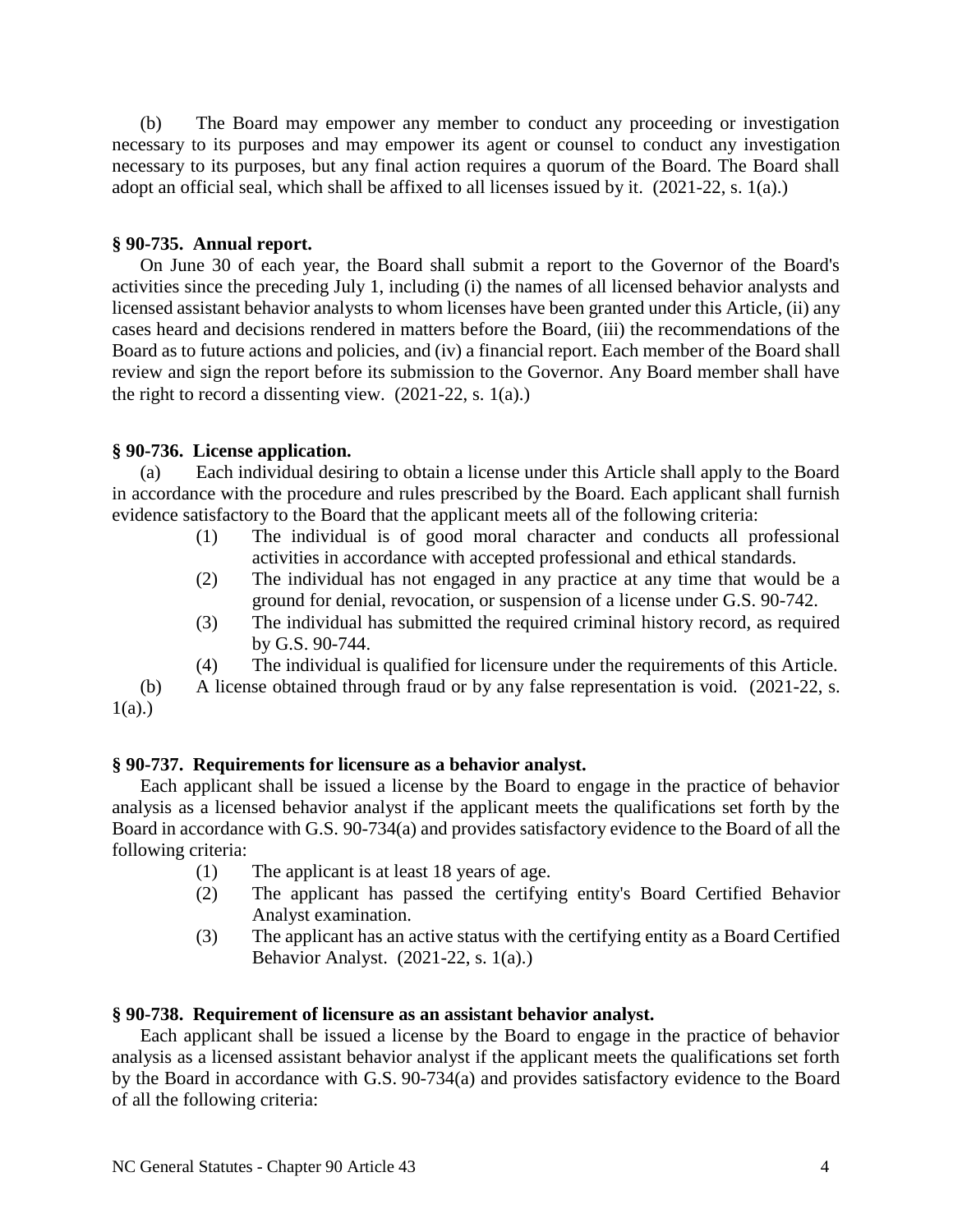- (1) The applicant is at least 18 years of age.
- (2) The applicant has passed the certifying entity's Board Certified Assistant Behavior Analyst examination.
- (3) The applicant has an active status with the certifying entity as a Board Certified Assistant Behavior Analyst.
- (4) The applicant has an ongoing arrangement for supervision by a licensed behavior analyst in a manner consistent with the certifying entity's requirements for supervision of Board Certified Assistant Behavior Analysts. (2021-22, s.  $1(a)$ .)

# **§ 90-739. Renewal of license.**

(a) A license shall be granted under this Article for the period of two years.

(b) The Board shall renew a license granted under this Article upon completion of the following:

- (1) Proof of completion of any continuing education required by the certifying entity.
- (2) Payment of the renewal fee.
- (3) Evidence of active certification by the certifying entity.
- (4) For licensed assistant behavior analysts, evidence of the ongoing arrangement for supervision by a licensed behavior analyst, as required by G.S. 90-738.  $(2021-22, s. 1(a))$

# **§ 90-740. Temporary licensure.**

(a) An actively licensed or certified behavior analyst who resides and practices behavior analysis in another state may apply to the Board for a temporary license to practice behavior analysis in this State.

(b) A temporary license is available only if the behavior analysis services are to be delivered during a limited and defined period of service approved by the Board. (2021-22, s. 1(a).)

# **§ 90-741. Reciprocity.**

(a) The Board shall issue a license to an individual who is actively licensed as a behavior analyst or assistant behavior analyst in another state that currently imposes comparable licensure requirements as those imposed by this Article and that offers reciprocity to individuals licensed under this Article.

- (b) Applicants for licensure by reciprocity shall submit the following items:
	- (1) Proof of ethical compliance.
	- (2) Proof of current licensure.
	- (3) Proof of current certification by the certifying entity.
	- (4) A criminal history record check as required by G.S. 90-744.
	- (5) Any other eligibility requirement as deemed appropriate by the Board.  $(2021-22, s. 1(a))$

# **§ 90-742. Denial, suspension, or revocation of licenses and other disciplinary and remedial actions for violations of the Code of Conduct; relinquishing of license.**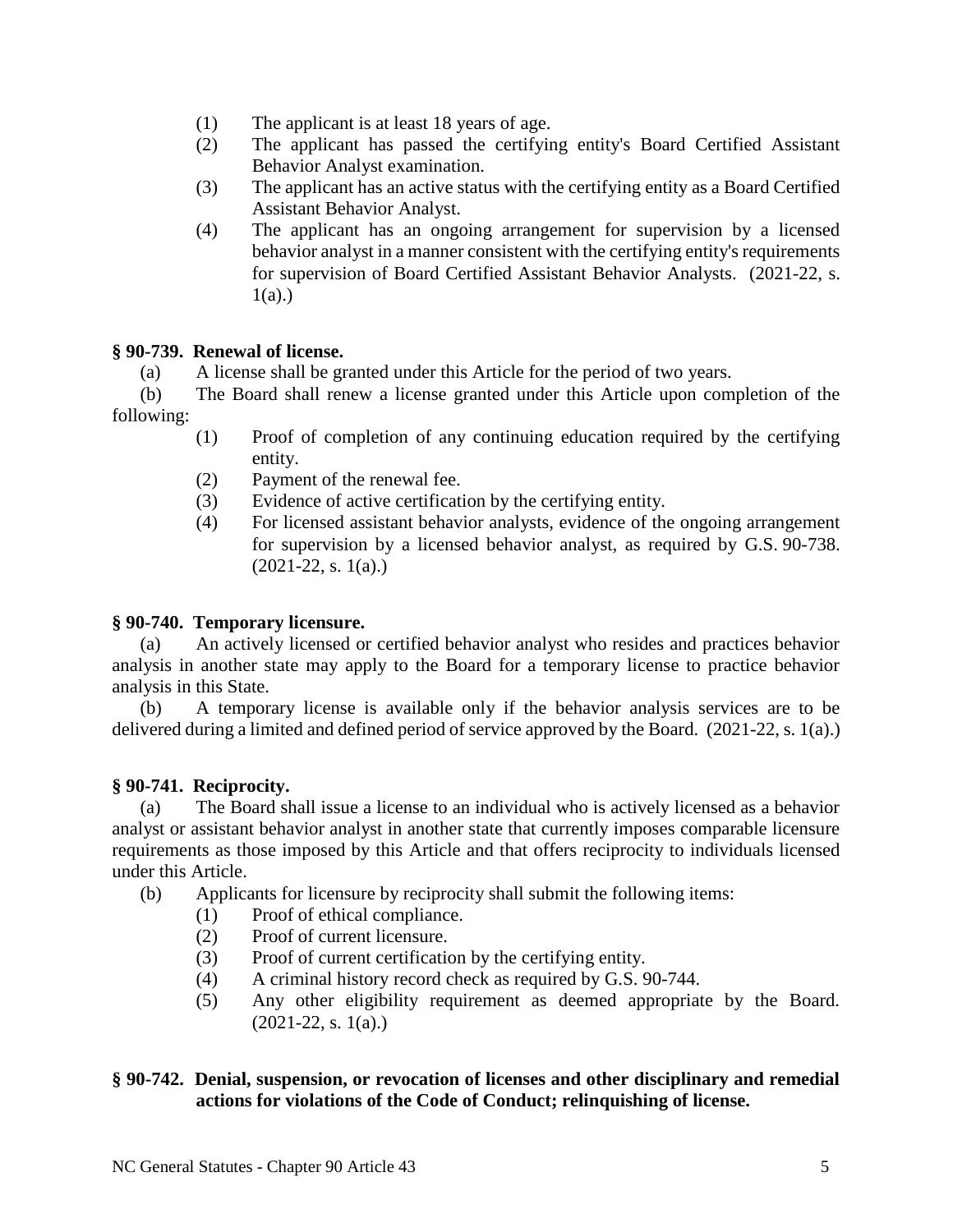(a) Any applicant for licensure and any individual licensed under this Article shall comply with the ethical and professional standards specified in this Code of Conduct and in the rules of the Board. The Board may deny, suspend, or revoke licensure and may discipline, place on probation, limit practice, and require examination, remediation, and rehabilitation of any applicant or licensee, as provided for in subsection (b) of this section, for any violation listed in this subsection. The following are considered violations of the Code of Conduct:

- (1) Conviction of a felony or entry of a plea of guilty or nolo contendere to any felony charge.
- (2) Conviction of a felony or entry of a plea of guilty or nolo contendere to any misdemeanor involving moral turpitude, misrepresentation or fraud in dealing with the public, or conduct otherwise relevant to fitness to practice, or a misdemeanor charge reflecting the inability to practice behavior analysis relating to the health and safety of clients or patients.
- (3) Using fraud or deceit in securing or attempting to secure or renew a license under this Article or willfully concealing from the Board material information in connection with application for a license or for renewal of a license under this Article.
- (4) Using fraud, deceit, or misrepresentation upon the public, the Board, or any individual in connection with the practice of behavior analysis, the filing of Medicare, Medicaid, or other claims to any third-party payor, or in any manner otherwise relevant to fitness for the practice of behavior analysis.
- (5) Making fraudulent, misleading, or intentionally or materially false statements pertaining to education, licensure, license renewal, supervision, continuing education, any disciplinary actions or sanctions pending or occurring in any other jurisdiction, professional credentials, or qualifications or fitness for the practice of behavior analysis to the public, any individual, the Board, or any other organization.
- (6) Revocation or suspension of a license for the practice of behavior analysis in any other jurisdiction or having been disciplined by the licensing board or certifying entity in any other jurisdiction for conduct which would subject the licensee to discipline under this Article.
- (7) Violation of any provision of this Article or of the rules adopted by the Board.
- (8) Aiding or abetting the unlawful practice of behavior analysis by any individual not licensed by the Board.
- (9) Engaging in immoral, dishonorable, unprofessional, or unethical conduct as defined in this subsection, or the current ethics code of the certifying entity.
- (10) Practicing behavior analysis in a manner that endangers the welfare of clients or patients.
- (11) Demonstrating an inability to practice behavior analysis with reasonable skill and safety by reason of illness, inebriation, misuse of drugs, narcotics, alcohol, chemicals, or any other substance affecting mental or physical functioning, or as a result of any mental or physical condition.
- (12) Practicing behavior analysis outside the boundaries of demonstrated competence or the limitations of education, training, or supervised experience.
- (13) Failing to provide competent treatment, consultation, or supervision, in keeping with standards of usual and customary practice in this State.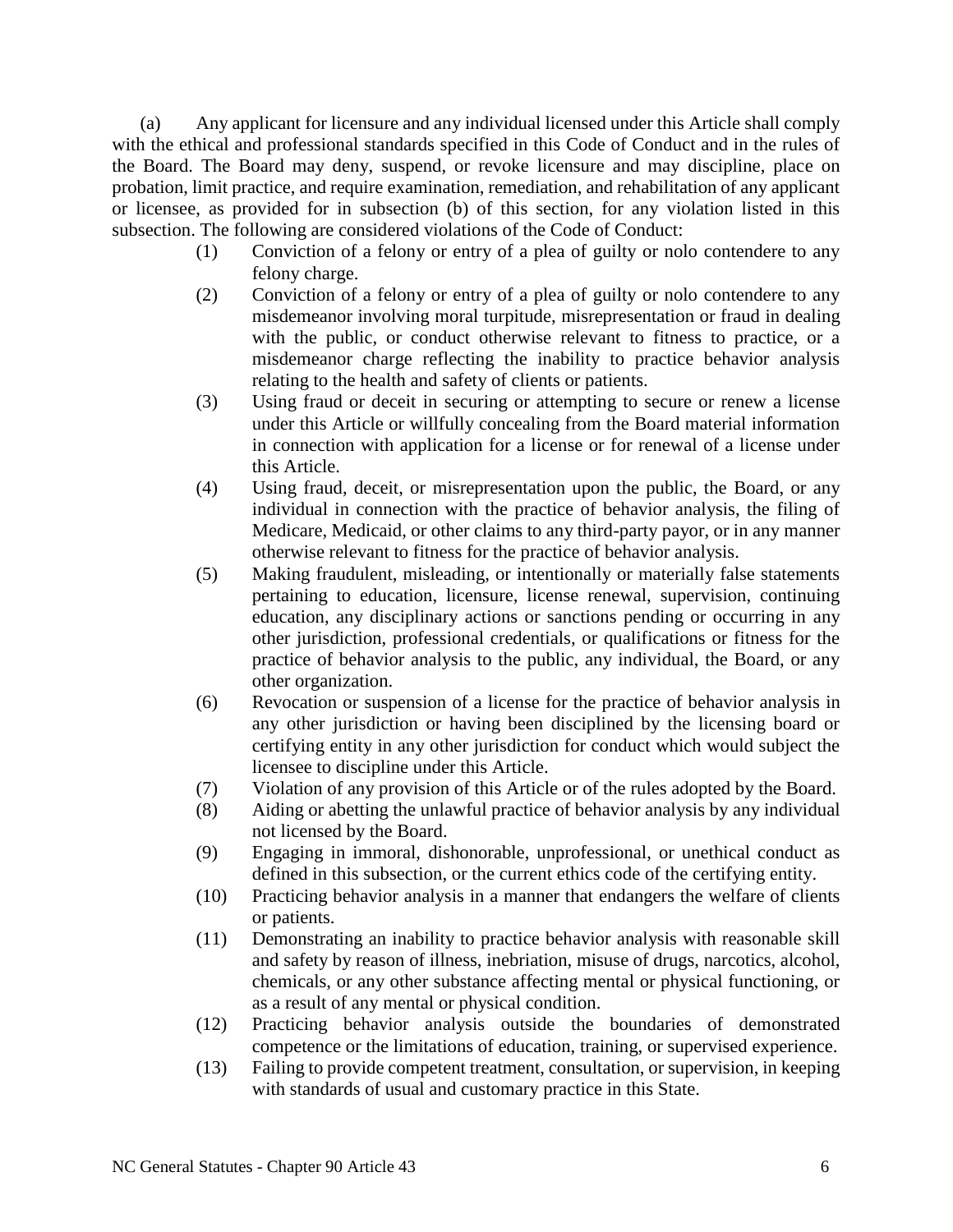- (14) Failing to take all reasonable steps to ensure the competence of services.
- (15) Failing to maintain a clear and accurate case record documenting the following for each patient or client:
	- a. Presenting problems, diagnosis, or purpose of the evaluation, treatment, or other services provided.
	- b. Fees, dates of services, and itemized charges.
	- c. Summary content of each session of evaluation, treatment, or other services, except summary content that may cause significant harm to any individual if the information were released.
	- d. Copies of all reports prepared.
- (16) Failing to retain securely and confidentially the complete case record indefinitely if there are pending legal or ethical matters or if there is any other compelling circumstance, or failing to retain securely and confidentially the complete case record for at least seven years from the date of the last provision of services, except when under either circumstance, the behavior analyst was prevented from doing so by circumstances beyond the behavior analyst's control.
- (17) Failing to cooperate with other behavior analysts or other professionals to the potential or actual detriment of clients, patients, or other recipients of service, or behaving in ways which substantially impede or impair other licensed behavior analysts, licensed assistant behavior analysts, or other professionals' abilities to perform professional duties.
- (18) Exercising undue influence in a manner that exploits the client, patient, student, supervisee, or trainee for the financial or other personal advantage or gratification of the licensed behavior analyst, licensed assistant behavior analyst, or a third party.
- (19) Harassing or abusing, sexually or otherwise, a client, patient, student, supervisee, or trainee.
- (20) Failing to cooperate with or to respond promptly, completely, and honestly to the Board, to credentialing committees, institutional review boards, professional standards review organizations, or ethics committees of professional behavior analyst associations, hospitals, or other health care organizations or educational institutions, when those organizations or entities have jurisdiction.
- (21) Refusing to appear before the Board after having been ordered to do so in writing by the chair.

(b) Upon proof that an applicant or licensee under this Article has engaged in any of the prohibited actions specified in subsection (a) of this section, the Board may, in lieu of denial, suspension, or revocation, do all of the following:

- (1) Issue a formal reprimand or formally censure the applicant or licensee.
- (2) Place the applicant or licensee on probation with appropriate conditions as the Board may deem advisable.
- (3) Require examination, remediation, or rehabilitation for the applicant or licensee, including care, counseling, or treatment by a professional or professionals designated or approved by the Board, the expense of which shall be paid by the applicant or licensee.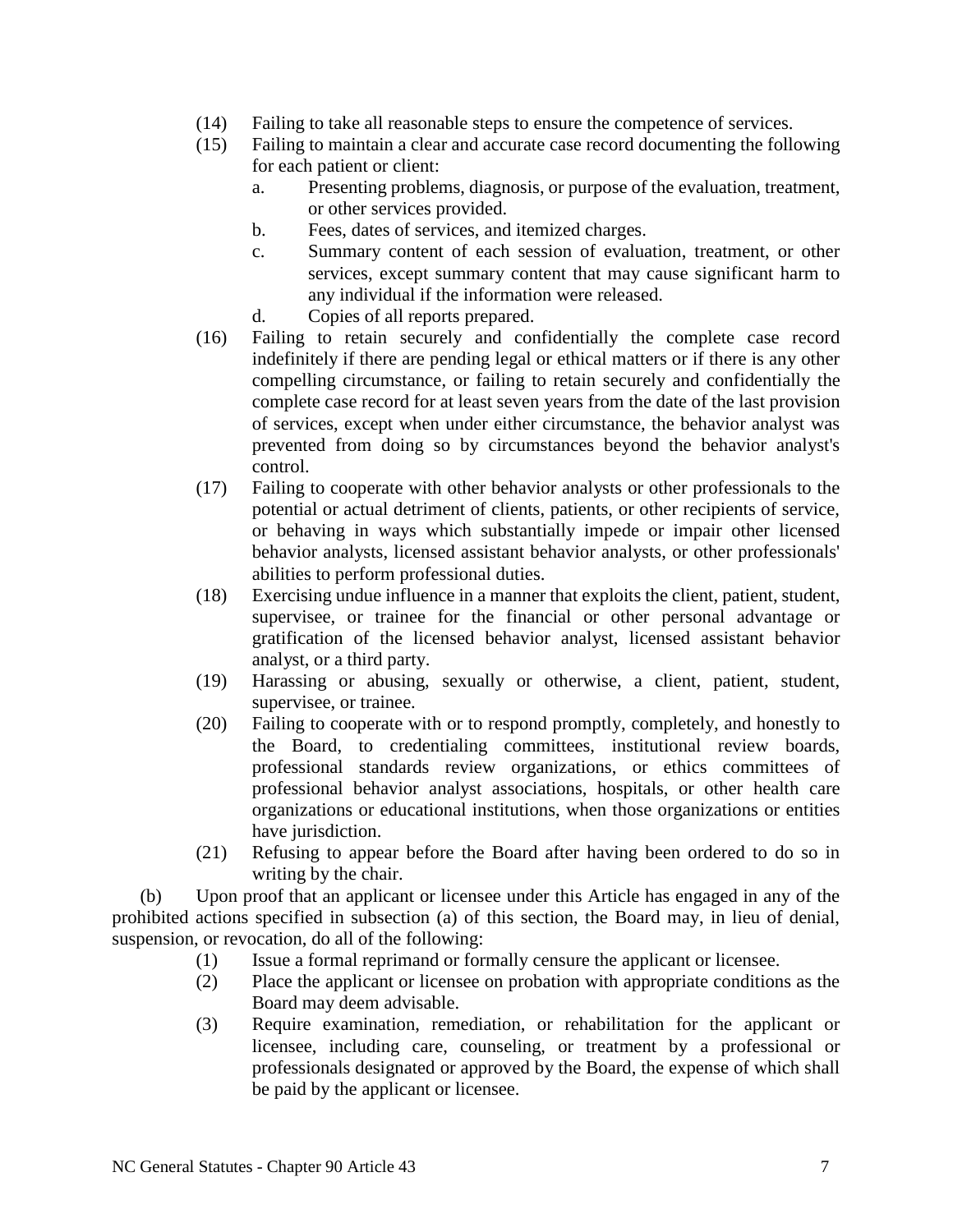- (4) Require supervision for the services provided by the applicant or licensee by a licensee designated or approved by the Board, the expense of which shall be paid by the applicant or licensee.
- (5) Limit or circumscribe the practice of behavior analysis provided by the applicant or licensee with respect to the extent, nature, or location of the services provided, as the Board deems advisable.
- (6) Impose conditions of probation or restrictions upon continued practice at the conclusion of a period of suspension or as requirements for the restoration of a revoked or suspended license.

(c) In lieu of or in connection with any disciplinary proceedings or investigation, the Board may enter into a consent order relative to the discipline, supervision, probation, remediation, rehabilitation, or practice limitation of a licensee or applicant for a license.

(d) The Board may assess costs of disciplinary action against an applicant or licensee found to be in violation of this Article.

(e) When considering whether an applicant or licensee is physically or mentally capable of practicing behavior analysis with reasonable skill and safety with patients or clients, the Board may petition a court of competent jurisdiction to order the applicant or licensee to submit to a psychological evaluation by a psychologist to determine psychological status or a physical evaluation by a physician to determine physical condition, or both, upon a showing of probable cause to the Board that the applicant or licensee is not capable of practicing behavior analysis with reasonable skill and safety with patients or clients. The psychologist or physician that conducts an evaluation of the applicant or licensee shall be designated by the court of competent jurisdiction. The Board shall be responsible for the expenses of evaluations ordered under this subsection. If the applicant or licensee raises the issue of mental or physical competence or appeals a decision regarding mental or physical competence, the applicant or licensee shall be permitted to obtain an evaluation at the applicant's or licensee's expense. If the Board suspects the objectivity or adequacy of the evaluation, the Board may compel an evaluation by its designated practitioners at its own expense.

(f) Except as provided otherwise in this Article, the procedure for revocation, suspension, denial, limitations of the license, or other disciplinary, remedial, or rehabilitative actions shall be in accordance with the provisions of Chapter 150B of the General Statutes. The Board is required to provide the opportunity for a hearing under Chapter 150B of the General Statutes to any applicant whose license is denied or to whom licensure is offered subject to any restrictions, probation, disciplinary action, remediation, or other conditions or limitations or to any licensee before revoking, suspending, or restricting a license or imposing any other disciplinary action or remediation. If the applicant or licensee waives the opportunity for a hearing, the Board's denial, revocation, suspension, or other proposed action becomes final without a hearing having been conducted. Notwithstanding the foregoing, no applicant or licensee is entitled to a hearing for failure to pass an examination.

(g) In any proceeding, record of hearing, complaint, notice of charges, or decision before the Board, the Board may withhold from public disclosure the identity of any clients or patients who have not consented to the public disclosure of behavior analysis services having been provided by the licensee or applicant. The Board may close a hearing to the public and receive in executive session evidence involving or concerning the treatment of or delivery of behavior analysis services to a client or a patient who has not consented to the public disclosure of treatment or services as may be necessary for the protection and rights of the patient or client of the accused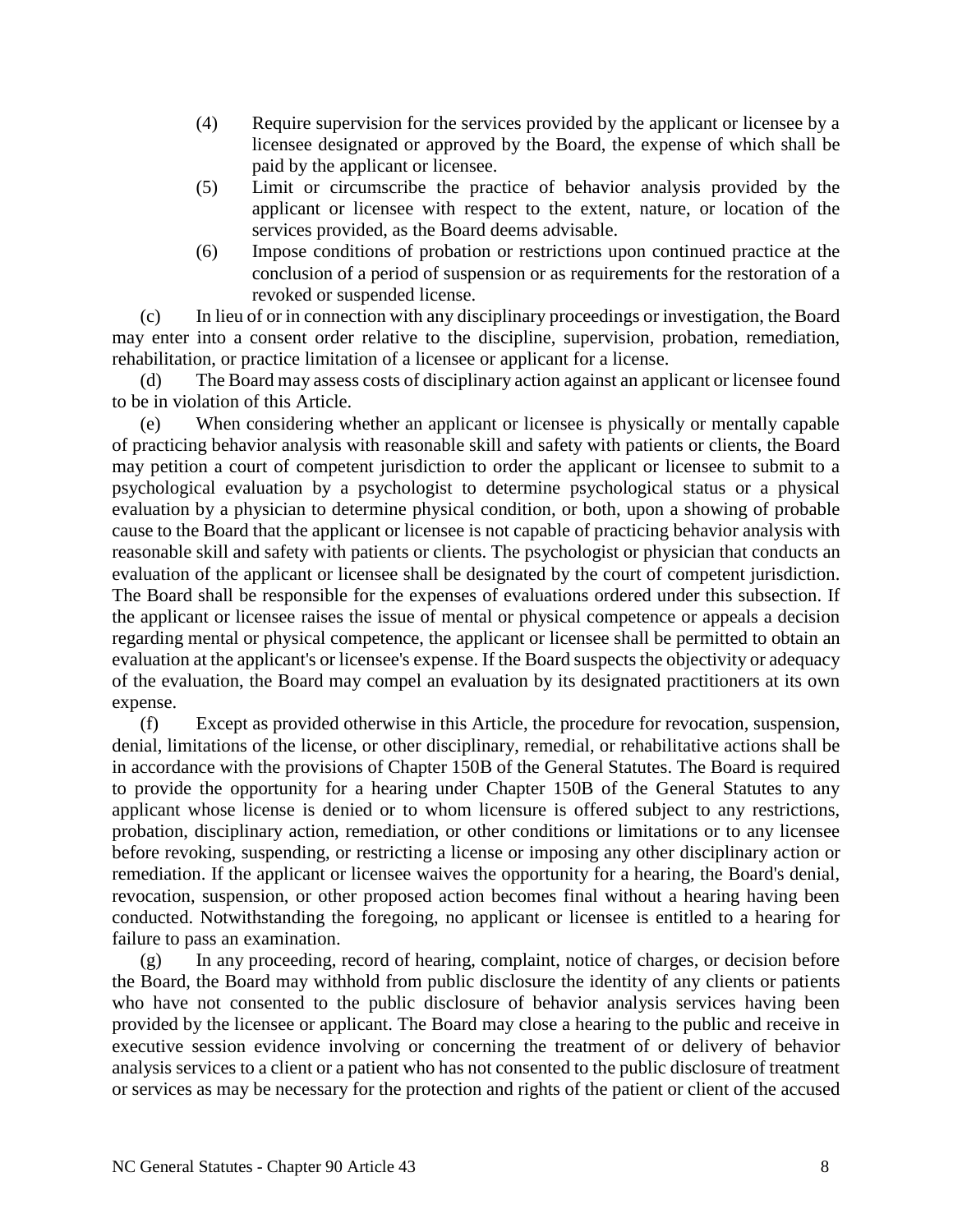applicant or licensee and the full presentation of relevant evidence. All records, papers, and other documents containing information collected and compiled by or on behalf of the Board, as a result of investigations, inquiries, or interviews conducted in connection with licensing or disciplinary matters, will not be considered public records as defined in G.S. 132-1. However, any notice or statement of charges, notice of hearing, or decision against or to any licensee or applicant shall be a public record notwithstanding that it may contain information collected and compiled as a result of an investigation, inquiry, or hearing except that identifying information concerning the treatment or delivery of services to a patient or client who has not consented to the public disclosure of treatment or services shall be deleted. If any record, paper, or other document containing information collected and compiled by or on behalf of the Board is received and admitted in evidence in any hearing before the Board, it shall be a public record, subject to any deletions of identifying information concerning the treatment or delivery of behavior analysis services to a patient or client who has not consented to the public disclosure of treatment or services.

(h) A license issued under this Article is suspended automatically by operation of law after failure to renew a license for a period of more than 60 days after the renewal date. The Board may reinstate a license suspended under this subsection upon payment of a fee as specified in G.S. 90-743 and may require that the applicant file a new application, furnish references, update credentials, or submit to examination for reinstatement. Notwithstanding any provision to the contrary, the Board retains full jurisdiction to investigate alleged violations of this Article by any individual whose license is suspended under this subsection, and, upon proof of any violation of this Article by any individual, the Board may take disciplinary action as authorized by this section.

(i) An individual whose license has been denied or revoked may reapply to the Board for licensure after the passage of one calendar year from the date of the denial or revocation.

(j) A licensee may voluntarily relinquish a license at any time with the consent of the Board. The Board may delay or refuse granting consent as necessary in order to investigate any pending complaint, allegation, or issue regarding violation of any provision of this Article by the licensee. Notwithstanding any provision to the contrary, the Board retains full jurisdiction to investigate alleged violations of this Article by any individual whose license is relinquished under this subsection, and, upon proof of any violation of this Article by any individual, the Board may take disciplinary action as authorized by this section.

(k) The Board may adopt rules to interpret and implement the provisions of this section.  $(2021-22, s. 1(a))$ 

## **§ 90-743. Fees.**

The Board may collect fees established by its rules, but those fees shall not exceed the amounts listed below:

| (2)                  |  |
|----------------------|--|
| (3)                  |  |
| (4)                  |  |
|                      |  |
| $(2021-22, s. 1(a))$ |  |

## **§ 90-744. Criminal history record checks of applicants for licensure.**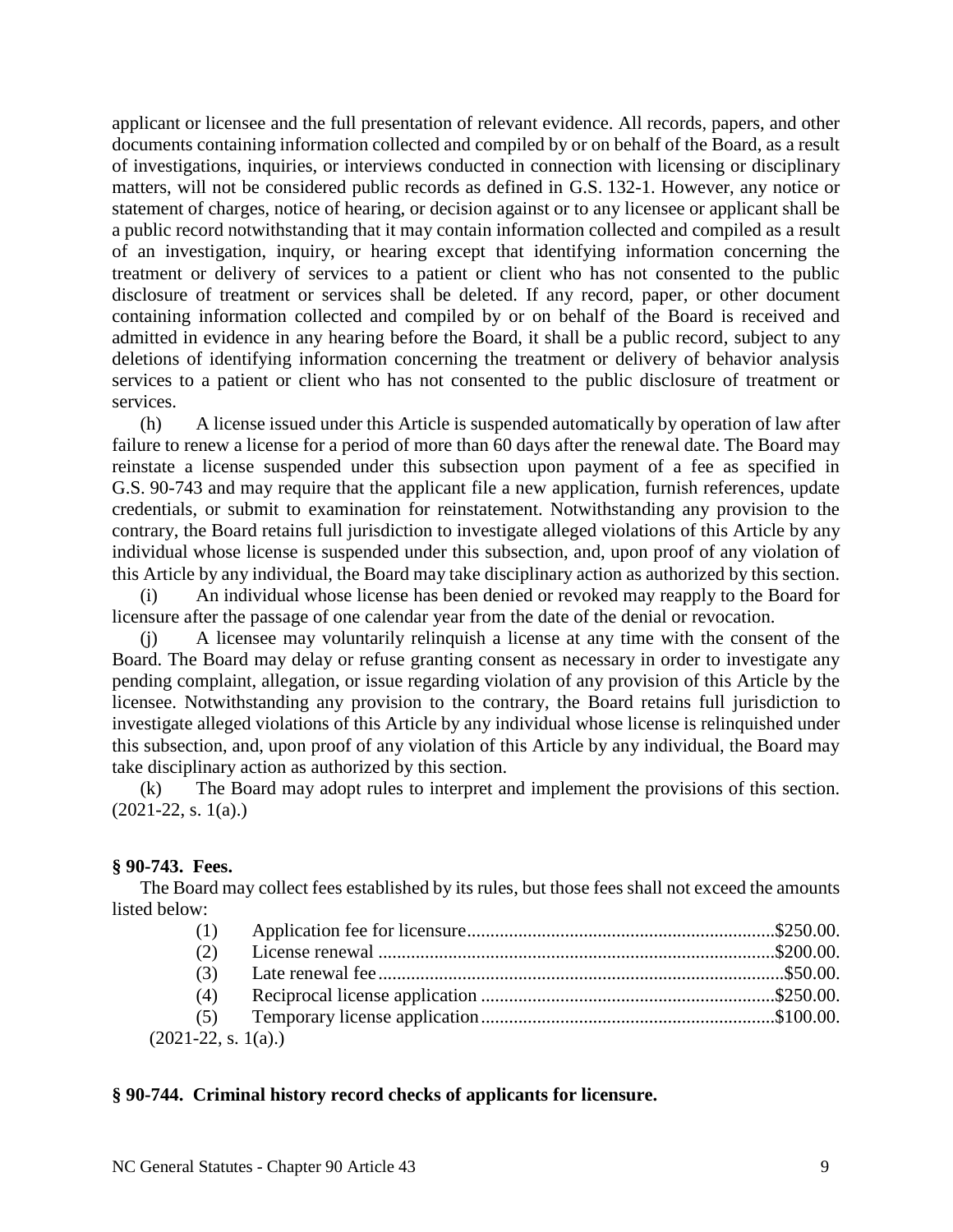(a) All applicants for licensure shall consent to a criminal history record check. Refusal to consent to a criminal history record check may constitute grounds for the Board to deny licensure to an applicant. The Board shall be responsible for providing to the North Carolina Department of Justice the applicant's fingerprints to be checked, a form signed by the applicant consenting to the criminal history record check and the use of fingerprints and other identifying information required by the State or National Repositories, and any additional information required by the Department of Justice. The Board shall keep all information obtained in accordance with this section confidential.

(b) The cost of the criminal history record check and the fingerprinting shall be paid by the applicant. The Board shall collect any fees required by the Department of Justice and shall remit the fees to the Department of Justice for expenses associated with conducting the criminal history record check.

(c) If an applicant's criminal history record reveals one or more criminal convictions, the conviction shall not automatically bar licensure. The Board shall consider all of the following factors regarding the conviction:

- (1) The level of seriousness of the crime.
- (2) The date of the crime.
- (3) The age of the individual at the time of conviction.
- (4) The circumstances surrounding the commission of the crime, if known.
- (5) The nexus between the criminal conduct of the individual and the job duties of the position to be filled.
- (6) The applicant's prison, jail, probation, parole, rehabilitation, and employment records since the date the crime was committed.

(d) If, after reviewing the factors, the Board determines that any of the grounds to deny licensure exist, the Board may deny licensure of the applicant. The Board may disclose to the applicant information contained in the criminal history record that is relevant to the denial if disclosure of the information is permitted by applicable State and federal law. The Board shall not provide a copy of the criminal history to the applicant. The applicant shall have the right to appear before the Board to appeal the Board's decision. An appearance before the full Board shall constitute an exhaustion of administrative remedies in accordance with Chapter 150B of the General Statutes.

(e) The Board, its officers, and employees, acting in good faith and in compliance with this section, shall be immune from civil liability for denying licensure to an applicant based on information provided in the applicant's criminal history record. (2021-22, s. 1(a).)

## **§ 90-745. Exemptions from licensure.**

An individual is exempt from the requirements of this Article if any of the following conditions are met:

- (1) The individual is a licensed psychologist or psychological associate in this State or provides ancillary services in accordance with G.S. 90-270.154.
- (2) The individual is a behavior technician delivering applied behavior analysis services under the extended authority and direction of a licensed behavior analyst, licensed assistant behavior analyst, or other professional licensed under this Chapter or Chapter 90B of the General Statutes, so long as the services of the licensed professional are within the scope of practice of the license possessed by that licensed professional, and the services performed are